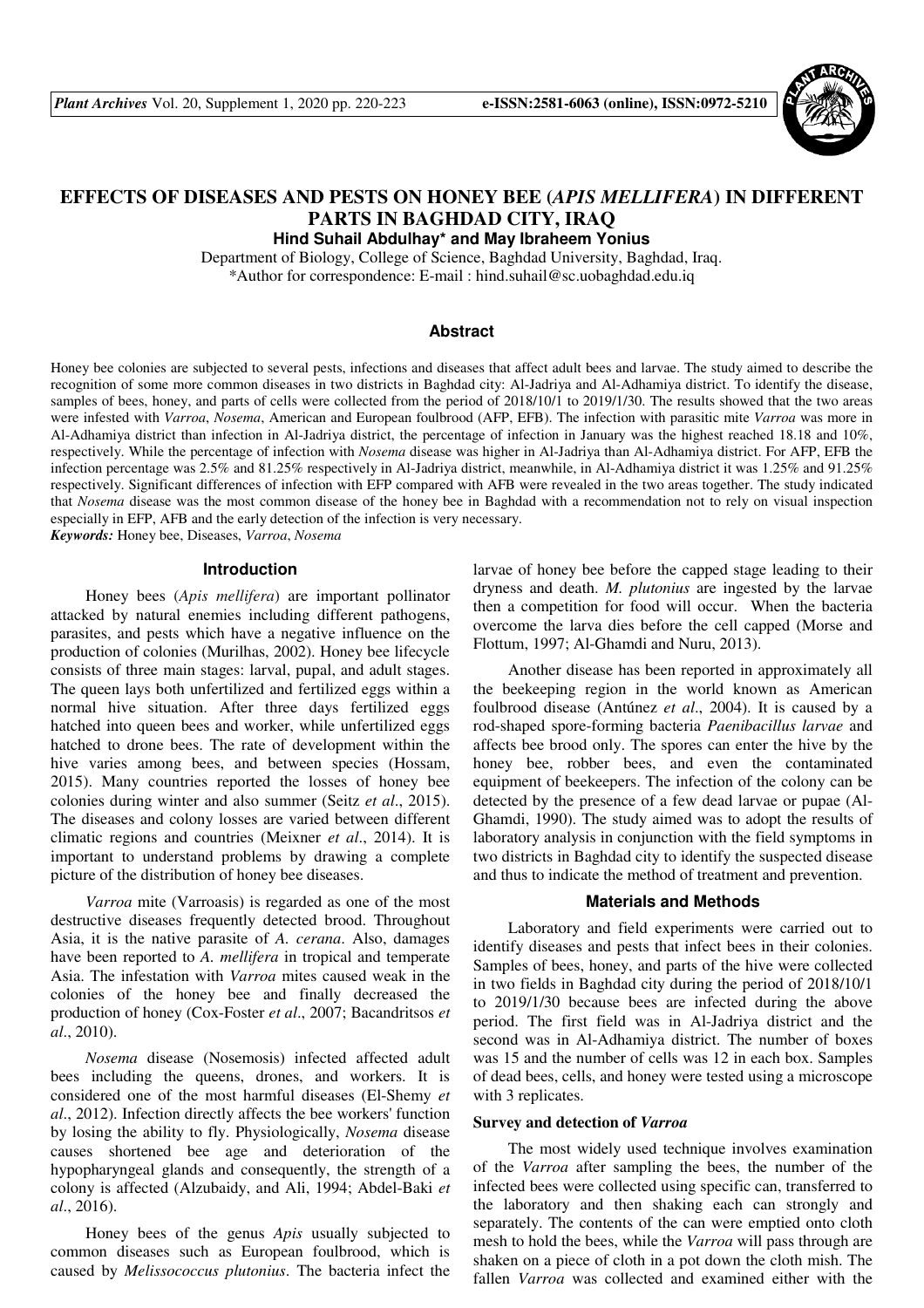naked eye or with a hand lens. Infected bees were counted, sampled and examined (Rose *et al*., 2014).

## **Isolation of** *Nosema*

The diagnose of *Nosema* disease is difficult without using laboratory equipment. When the final segments of the abdominal are withdrawn; the intestinal tract will remove from a bee. The healthy midgut has concentric constrictions and the color is tan. But the infected will become whitish, swollen and without its visible constrictions. There is so much variation that this method of diagnosis really cannot be trusted. Yet this method cannot be trusted because these intestinal changes are similar to other causes of dysentery.

To determine the levels of infestation; a specific methodology was used. According to Emsen *et al*. (2016), selected numbers of severed abdomens were homogenized by using a mortar and pestle. Through two layers of cheesecloth, the homogenate was sieved into centrifuge tubes previously calibrated. The tubes were spun at 600 rpm for 6 min. in a centrifuge to precipitate the bacterial spores to the bottom of the tubes. The supernatant was removed and the plug at the bottom was resuspended in a specific volume of water to reach a final calculation of spores in 1 ml water/bee. The spore numbers were counted using a hemocytometer (blood cell counting chamber). If the level of infection was less than 10,000 spores per bee it means that the entire grid has no spores and the diagnosis is reported as "not detected" or "ND" although it does not mean that no infection is there (Bourgeois *et al*., 2010; El-Shemy *et al*., 2012).

# **Isolation of bacteria causing European and American foulbrood (EFB) and (AFB)**

Samples were isolated from infected frames of a honey bee hive with European and American foulbrood disease, containing brood and honey from cell disease based on the apparent symptoms.

Ward Shaher (2002) proved that the medium agar Ysgsis the best media for the growth of bacteria *Melissococcus plutonius* as recommended by (Baily, 1963) and consists of 1g yeast extract 1g starch, 1g sugar,  $1.35g$  KH<sub>2</sub>PO<sub>4</sub>, 0.01 g cysteine, and 0.05 g sodium thioclique. A drop was taken from the suspense by loop and inoculated in a test tube containing liquid medium and placed in an anaerobic jar with GasPak (to provide anaerobic conditions) at 35 ºC for 3-4 days. After bacterial growth, a drop was taken and grown in Petri dishes contained Ysg agar. After the growth of colonies, a swab was taken, fixed with Gram stain and left to dry, then tested to study the phenomena character of the colony (Hornitzky and Wilson, 1989).

## **Statistical analysis**

The study includes three treatment of bees, part of hives and the honey bee in addition to a control treatment. Cumulative mortality by infections obtained from samples was counted and corrected for natural mortality using Abbott's formula (Abbott, 1925). The means were compared using Duncan's multiple range tests at  $p \le 0.05$ .

### **Results and Discussion**

### **Diagnosis of** *Varroa* **mite**

When holding the last abdominal segment of bee infected with fingernails, the head of the bee moving away from the chest and the alimentary canal swollen and inflated to double the size of the normal color as well as turn from light pink or yellow to grayish-white, and the circular muscles of the central alimentary canal is not clear.

In the case of queens, their ability to lay eggs is less or may be completely prevented from laying eggs or may die or the substitution of another queen. For an accurate diagnosis of the disease, a small portion of the infected gastrointestinal canal is cut and placed under the microscope. And in order to detect and quantify *Varroa* loads, adult worker must be bees collected in alcohol.

Table (1) includes the tested numbers of infected bees and the percentage of infection during the study period. Parasitic infection percentage of *Varroa* in Al-Jadriya district reached 15.55, 18.18 and 17.14% in October, November, and December, respectively. No significant differences were found between the three months of infection in *Varroa*. While it was lower at the end of January reaching 10%. Meanwhile, the number of infected bees increased in Al-Adhamiya district reaching 18.1% in January which is clearly visible to the naked eye. The shape of the adult female is distinctively characterized by the body width which seems greater than the length, i.e. about 1.1 x 1.6 mm. The color of mite is reddish-brown and shiny, while the body is dorsoventrally flattened and covered with short hairs (setae). The adult female was found walking rapidly on the surfaces of brood cells or inside it. The mites were mostly clinging tightly on the abdomen of adult bees and between the abdomen and thorax. Adult males and the immature stages of both sexes are not commonly found outside the brood cells. Inside the brood cells, the immature stages of the parasite are observed. It can be seen when the infected brood cells are opened or removed. The adult females of mites are brown and the immature are bright white meanwhile, the male is smaller in size than females and rarely found inside brood cells in which they can live only.

The rate of infection in the Al-Adhamiya district was 16.07, 14.92, and 12.82%, respectively with significant differences observed between the infection in October and December. The reason might be a difference in temperature between the two months, environmental changes and uses of pesticides that led to pollution and the death of bees.

## **Diagnosis of** *Nosema* **disease**

The percentage of infected bees with *Nosema* (Table 3 and 4) was equal in both districts. The numbers of infected bees were close between the four months. High statistical differences among the two districts and the control were found.

Nosemosis (*Nosema* disease) infected honey bees is caused by intracellular parasites, obligated and fungus-like and limited to specific species host. Both *Nosema ceranae* and *Nosema apis* can cause the disease or even one of them. *Nosema apis* and *N. ceranae* can multiply in living honey bee midgut but in laboratory culture it cannot be reared, as it is possible with other fungi and bacteria. *N. ceranae* may infect other tissues of honey bee like *N. bombi* in bumblebees (Alzubaidy and Ali, 1994).

#### **Diagnosis of AFO and EFO**

The results of the study showed the presence of two types of mold depending on the bacterial strands; the first one called American foulbrood causes by *Paenibacillus larvae* and the second was European foulbrood which caused by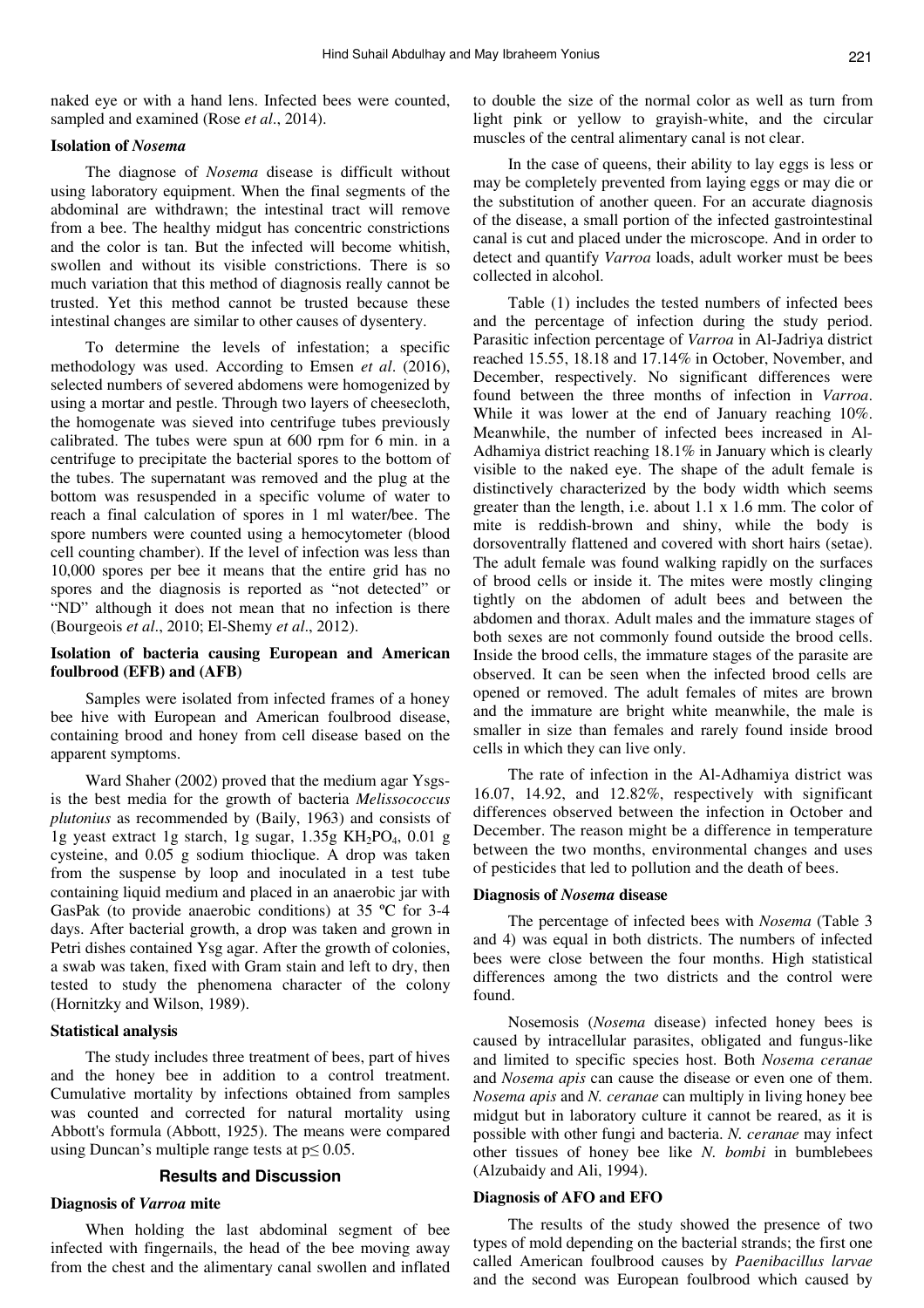*Melisscoccus plutonius*. The percentage of infections was 2.5% and 81.25% for AFO and EFO respectively in Al-Jadriya (Table 5).

While in Al-Adhamiya district (Table 6) the results were 1.25 % and 91.25 % respectively. It is noticeable that the diagnosis of infects by the naked eye does not give a definite result of the diseases, because of the similarity between the two diseases. It can be distinguished between the two diseases by odor, as the first one has a gum odor, the second one has a moldy fish odor.

The percentage of infections was close to Alkenani (2000) conducted high infects with European foulbrood. Also, Winston *et al*. (1981) mentioned that the cause of bees death in Winter might be other factors not related to the diseases mentioned, including poor queen or lack of food or the entry of bees in the winter enter the communities of bees weak winter without preparation well. Or the exposure of bees to cold, strong wind and increase the humidity inside the cell due to leakage of rainwater or lack the sources of pollen. It is considerable to mention that EFO causes more infection to hives in Iraq. While American foulbrood was less prevalence in hive although it is more dangerous from the first one and leads to the destruction of the hive.

**Table 1:** Percentage of parasitic infection *Varroa destructor* in Al-Jadriya district/ Baghdad city

| <b>Months</b> | <b>No.</b> examined |      | No. infected Total infection |
|---------------|---------------------|------|------------------------------|
|               | bees                | bees | $\%$                         |
| October       | 45                  |      | 15.55                        |
| November      | 33                  |      | 18.18                        |
| December      | 35                  |      | 17.14                        |
| January       | 10                  |      |                              |
| Total         | 113                 | 20   | 17.69                        |
| Control       | 20                  |      | $5.0*$                       |
| LSD 0.05      |                     |      | 6.275                        |

\*The infection may be due to other conditions

**Table 2:** Percentage of parasitic infection *Varroa* destructor Al-Adhamiya district/ Baghdad city.

| <b>Months</b> | No. infected<br><b>No.</b> examined<br>bees<br>bees |    | <b>Total infection</b><br>$(\%)$ |
|---------------|-----------------------------------------------------|----|----------------------------------|
|               |                                                     |    |                                  |
| October       | 56                                                  |    | 16.07                            |
| November      | 67                                                  | 10 | 14.92                            |
| December      | 39                                                  |    | 12.82                            |
| January       | 14                                                  |    | 18.18                            |
| Total         | 162                                                 | 32 | 19.75                            |
| Control       | 20                                                  |    | 5.0                              |
| $LSD$ 0.05    |                                                     |    | 6.023                            |

**Table 3:** Percentage of parasitic infection *Nosema* apis in Al-Jadriya district/ Baghdad city

| <b>Months</b> | <b>No. Examined</b> | No. Infected | <b>Total infection</b> |
|---------------|---------------------|--------------|------------------------|
|               | bees                | bees         | $\%$                   |
| October       | 40                  | 31           | 77.05                  |
| November      | 36                  | 24           | 66.66                  |
| December      | 32                  | 27           | 84.37                  |
| January       | 35                  | 13           | 37.14                  |
| Total         | 143                 | 95           | 66.43                  |
| Control       | 20                  |              | 5.0                    |
| $LSD$ $0.05$  |                     |              | 15.724                 |

**Table 4:** Percentage of parasitic infection *Nosema apis* in Al-Adhamiya district/ Baghdad city.

| <b>Months</b> | <b>No. Examined</b> | <b>No. Infected</b> | <b>Total infection</b> |
|---------------|---------------------|---------------------|------------------------|
|               | bees                | bees                | $\mathscr{G}_o$        |
| October       | 43                  | 31                  | 72.09                  |
| November      | 39                  | 26                  | 66.66                  |
| December      | 40                  | 29                  | 72.50                  |
| January       | 41                  | 20                  | 48.78                  |
| Total         | 163                 | 106                 | 65.03                  |
| Control       | 20                  |                     | 5.0                    |
| LSD 0.05      |                     |                     | 7.390                  |

**Table 5:** Percentage of parasitic infection EFO in Al-Jadriya district/ Baghdad city.

|                           |                   | <b>Type of molds</b>          |        |         |       |  |
|---------------------------|-------------------|-------------------------------|--------|---------|-------|--|
| <b>Type of</b><br>samples | No. of<br>samples |                               | (AFO)  |         | (EFO) |  |
|                           |                   | No. of Infects No. of Infects |        |         |       |  |
|                           |                   | infects                       | $(\%)$ | infects | $\%$  |  |
| <b>Infected larvae</b>    | 80                |                               | 2.5    | 65      | 81.25 |  |
| <b>Honey</b> bee          | 80                | 2                             | 2.5    | 65      | 81.25 |  |

**Table 6:** Percentage of parasitic infection EFO in Al-Adhamiya district/ Baghdad city

|                          |                  | <b>Type of molds</b> |        |         |                               |  |
|--------------------------|------------------|----------------------|--------|---------|-------------------------------|--|
| <b>Type of</b><br>sample | No. of<br>sample |                      | (AFO)  |         | (EFO)                         |  |
|                          |                  |                      |        |         | No. of Infects No. of Infects |  |
|                          |                  | infects              | $(\%)$ | infects | $\%$                          |  |
| <b>Infected larvae</b>   | 80               |                      | 1.25   | 73      | 91.25                         |  |
| <b>Honey</b> bee         | 80               |                      | 1.25   | 73      | 91.25                         |  |

## **Acknowledgment**

The authors are thankful to Dr. Camilla, W. Sh. College of Agriculture, Baghdad University. Baghdad- Iraq, for her valuable assistance.

#### **References**

- Abbot, W.S. (1925). A method of computing the effectiveness of an insecticide. Journal of Economic *Entomology*., 18: 265–267.
- Abdel-Baki, A.A.S.; Mares, M.M.; Dkhil, M.A. and Al-Quraishy, S. (2016). First detection of *Nosema* sp., microsporidian parasites of honeybees (*Apis mellifera*) in Riyadh city, Saudi Arabia. J. King Saud Univ. Sci.
- Al-Ghamdi, A.A. (1990). University of Wales; Cardiff, United Kingdom. Survey of honeybee diseases, pests and predators in Saudi Arabia. MPhil Thesis. 127.
- Al-Ghamdi, A. and Nuru, A. (2013). Beekeeping in the Kingdom of Saudi Arabia: past and present practices. Bee World. 90(2): 26–29.
- Alkenani, M.A. (2000). Study of European brood rot disease on honey bees, M.Sc. College of agriculture, university of Baghdad.
- Alzubaidy M.M. and Ali, A.B.M.H. (1994). First record of *Nosema apis* Zander on honey bees *Apis mellifera* L. Dirasat. *Pure Appl. Sci*. 21(1):146–150.
- Antúnez, K.; D'Alessandro, B.; Piccini, C.; Corbella, E. and Zunino, P. (2004). *Paenibacillus larvae* larvae spores in honey samples from Uruguay: a nationwide survey. Journal of Invertebrate Pathology, 86(1/2): 56-58.
- Bailey, L.M.A. (1963). Infection disease of the honey bee. Johannesburg. Newyork. 23-28.
- Bacandritsos, N.; Granato, A.; Budge, G.; Papanastasiou, I.; Roinioti, E.; Caldon, M.; Falcaro, C.; Gallina, A. and